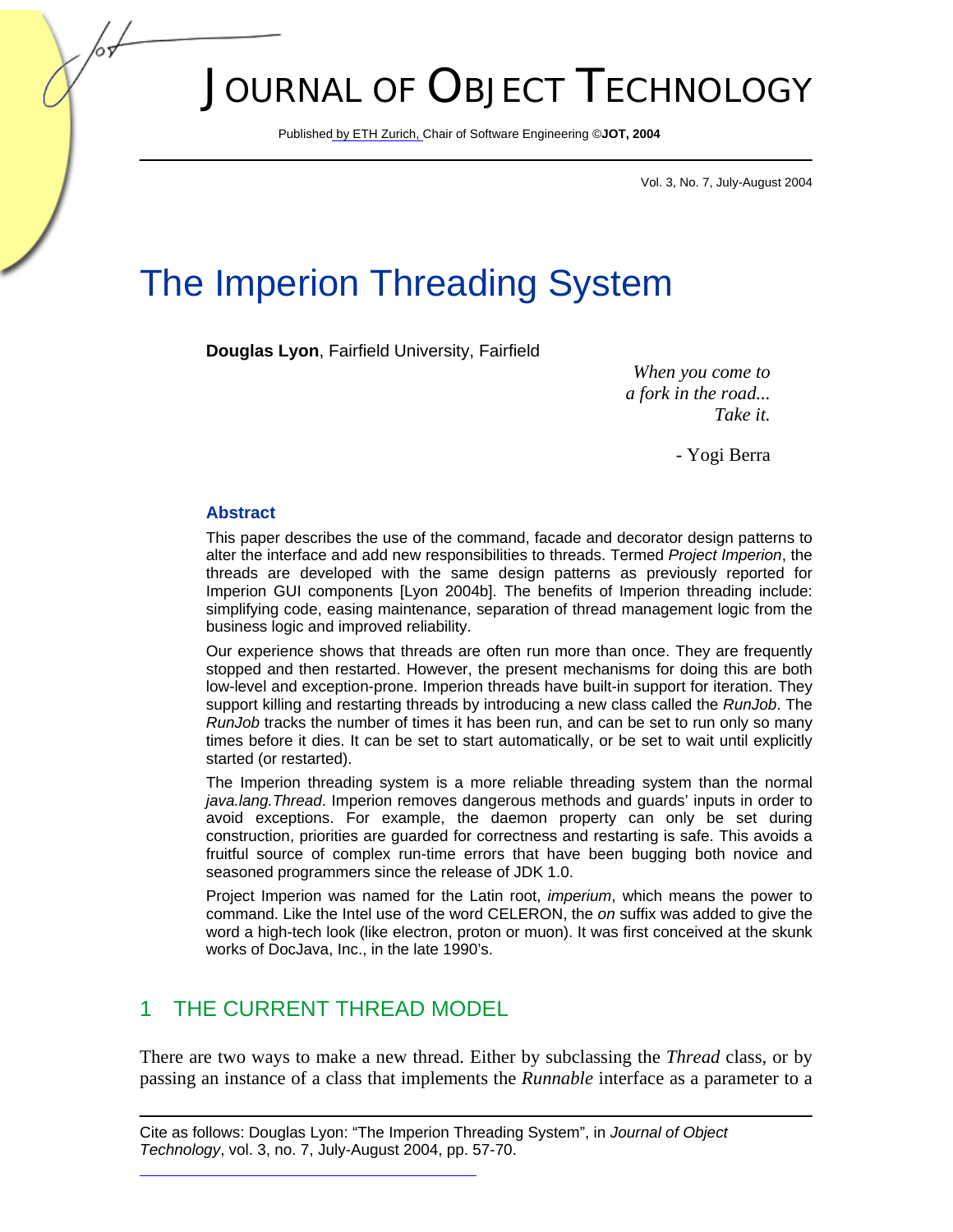thread class constructor. Invoking the *start()* method causes a thread to move into the *ready* state. Threads in the *ready* state are queued for execution but are not running.

Threads have a property, called the *Daemon*. The term daemon (old English spelling of *demon*) is a term in the operating systems field. Some have said that it stands for "Disk And Execution MONitor". A daemon is a task or a thread that remains idle until an event occurs. Daemon tasks are often left idle on an operating system. For example, MacOS X typically has 41 daemon tasks sitting idle. In comparison, it is not uncommon for RedHat Linux to have over 100 idle tasks.

Java can start threads or tasks. To start tasks, it is typical to use platform dependent (i.e., non-portable) code. In Java a daemon thread has special meaning. This meaning comes from the Sun API. In Java, the daemon thread dies when all non-daemon threads die. Before it dies, a daemon is said to be *lurking*. To put it another way, when only daemons remain in a program, the program exits. For example, a print spool daemon will wake when it sees a file in its spool directory, it then wakes up and prints the file. The print daemon goes back to sleep after all the files in its spool directory are printed. Typically Unix systems run daemon tasks in order to handle requests for services. They are typically started by single task (called *inetd*). Examples of elements started by inetd (or on RedHat Linux, /etc/xinetd.d) include, *echo*, a daemon that responds to a *ping*. There are day daemons, time daemons, login daemons, printing daemons, garbage collector daemons, etc.

Any thread may be set to be a daemon thread by using the *setDaemon(true)* invocation. However, this can cause an *IllegalStateException* if the thread is currently alive. Thus, the time-window to safely set the daemon property lies between the construction of and the starting of a thread. The following example prints out a threads' string representation, its name, and its daemon state:

```
1. class TestThread extends Thread { 
2. public void run() { 
3. while (true) { 
4. System.out.println("Priority=\t" +
            getPriority()); 
5. System.out.println("toString=\t"+toString());
6. System.out.println("getName=\t"+ getName());
7. System.out.println("isDaemon=\t"+isDaemon());
8. System.out.println("isAlive=\t"+isAlive());
9. try {Thread.sleep(10000);} 
10. catch (InterruptedException e) {}
11. } 
12.}
```
}

To run an instance of the *TestThread*, you must make an instance of the *TestThread* and start it.

```
TestThread tt = new TestThread(); 
tt.start();
```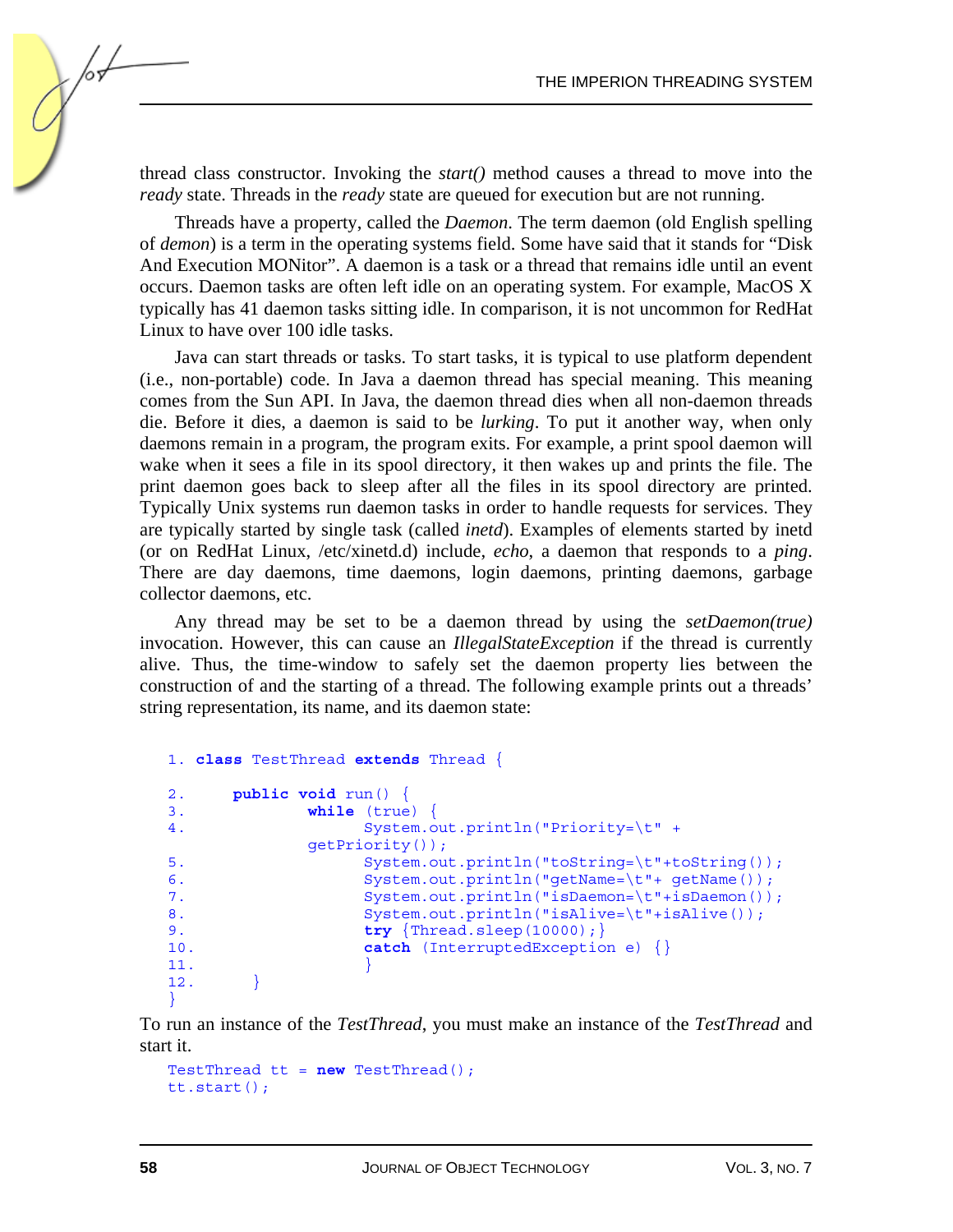The following will be printed every 10 seconds at the console:

```
Priority= 5 
toString=Thread[Thread-2,5,main]
getName= Thread-2 
isDaemon= false 
isAlive= true
```
Line 9 puts the thread to sleep for 10,000 milliseconds (10 seconds). *Thread.sleep* takes a long integer because 32 bits does not have enough range to represent long time periods. For example, there are  $2^{\log_2(1000*60*60*24)} = 2^{26}$  milliseconds in a day. A signed 32-bit integer overflows in  $2^{31} - 1$  milliseconds, (3.5 weeks). A long, 64-bit integer will overflow in 292.4 billion years. The Suns' corona will have engulfed the Earth in only 10 billion years (by which time, even online journals will be out of print) [Lyon 1999]. Working in milliseconds is counter-intuitive for most people and ignores the nanosecond resolution available in modern high performance operating systems and CPUs. To address this concern, a double precision float is use to represent the time, in seconds, for Imperion threads. This is translated into the *Thread.sleep* method, which still takes time in milliseconds, at present. There is already a proposal on the table for high-resolution clocks for real-time threads, available at http://www.rtsj.org/. Even so, the present use of a double precision number to represent time does not add any precision to the sleep method, at the moment. The *Thread.sleep* method can throw an *InterruptedException* if the thread is interrupted while it is sleeping. Otherwise it will exit normally.

Killing a thread is problematic. The *stop*, *resume* and *suspend* methods have become deprecated because they are considered unsafe. Suspend is inherently deadlock-prone and stopping a thread can cause instance corruption by releasing all the locks on the resources needed by the thread operation. Since the state of the resources cannot be predicted, program execution can't reliably proceed. The run-time errors that may result can manifest themselves at any time in the future. To more deeply understand why this is true, we need to examine the life cycle of a thread, as shown in Figure 1.



Figure 1. The Life Cycle of a Thread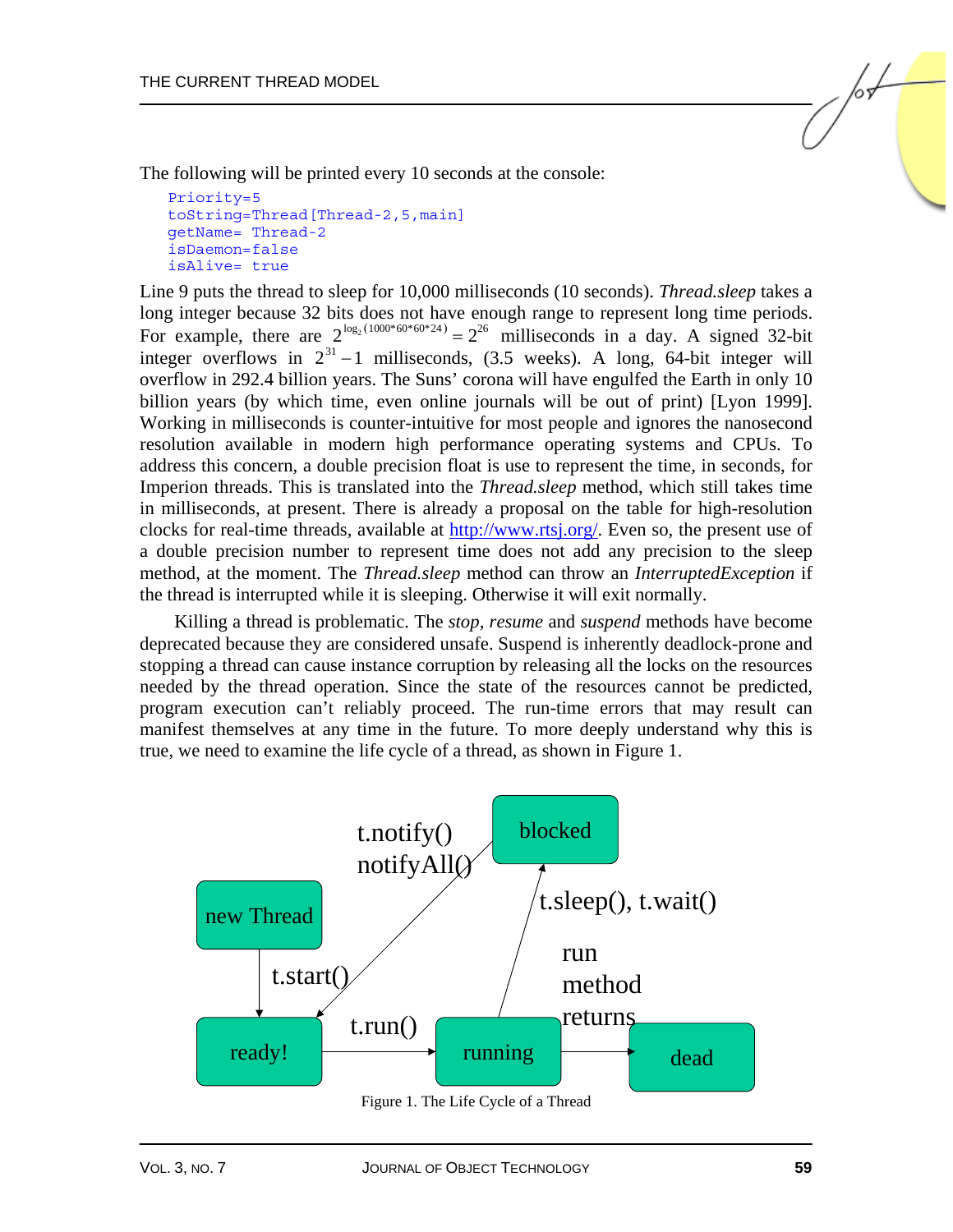Figure 1 shows that when the *run* method returns, the thread becomes dead. Thus, if we kill a thread while it is running, we cannot be assured that it is finished with whatever it is doing. If the thread is blocked when we kill it, it may be waiting for a resource to become available, and it will continue processing when it wakes up. For example, suppose my interest computation is held up because someone is making a transaction with an ATM. If I interrupt the interest computation with an asynchronous stop invocation, then the interest could be lost.

To see how deeply the thread life cycle is embedded in the language, we need look no further than the implementation of the thread life-cycle methods. A blocked thread can be restarted by invoking the *notify* method. The *notify* method is defined in the *Object* class. The *notify* method is used to notify an object of a change in condition. The methods *wait, notify* and *notifyAll* are methods defined in the *Object* class. The *wait* method causes the thread of execution to block execution until its *notify* method is invoked by another thread. The *wait* method can take three forms:

```
wait();
wait(long milliseconds); 
wait(long milliseconds, int nanoseconds);
```
To more deeply understand why it is so important to allow threads to die only when their run methods end, we must see how race conditions between threads can occur. Race conditions occur when two or more threads try to access the same memory at the same time. In order to make code thread-safe, we have to ensure that certain operations happen all at once (these are known as atomic operations). To create atomic operations, we use the *synchronized* keyword.

The *synchronized* keyword may be applied to any reference data-type. For example, suppose there are several threads that are trying to perform an output operation to the *PrintStream* instance contained in the *System* class (i.e., *System.out*). If the threads all output to *System.out* asynchronously with respect to one-another, then they will tend to over-write one another, intermixing each-others' output. The solution is to place a *lock* on the *System.out* resource using *synchronized*. The code will have the form:

```
synchronized(System.out) { 
    System.out.println(...); 
... 
}
```
As another example, suppose that we are programming a banking system. When someone adds money to the bank, we execute:

```
public void addMoney(BankAccount ba, double dollars) { 
    System.out.println("this is going to lock the account"); 
   synchronized(ba) { 
           ba.addMoney(dollars); 
\rightarrow }
    System.out.println("the lock is released"); 
\mathbf{I}
```
The lock implements a form of *mutex* (mutual exclusion). Should the resource that is locked become unavailable (or blocked) it then becomes a single-point of failure. Imagine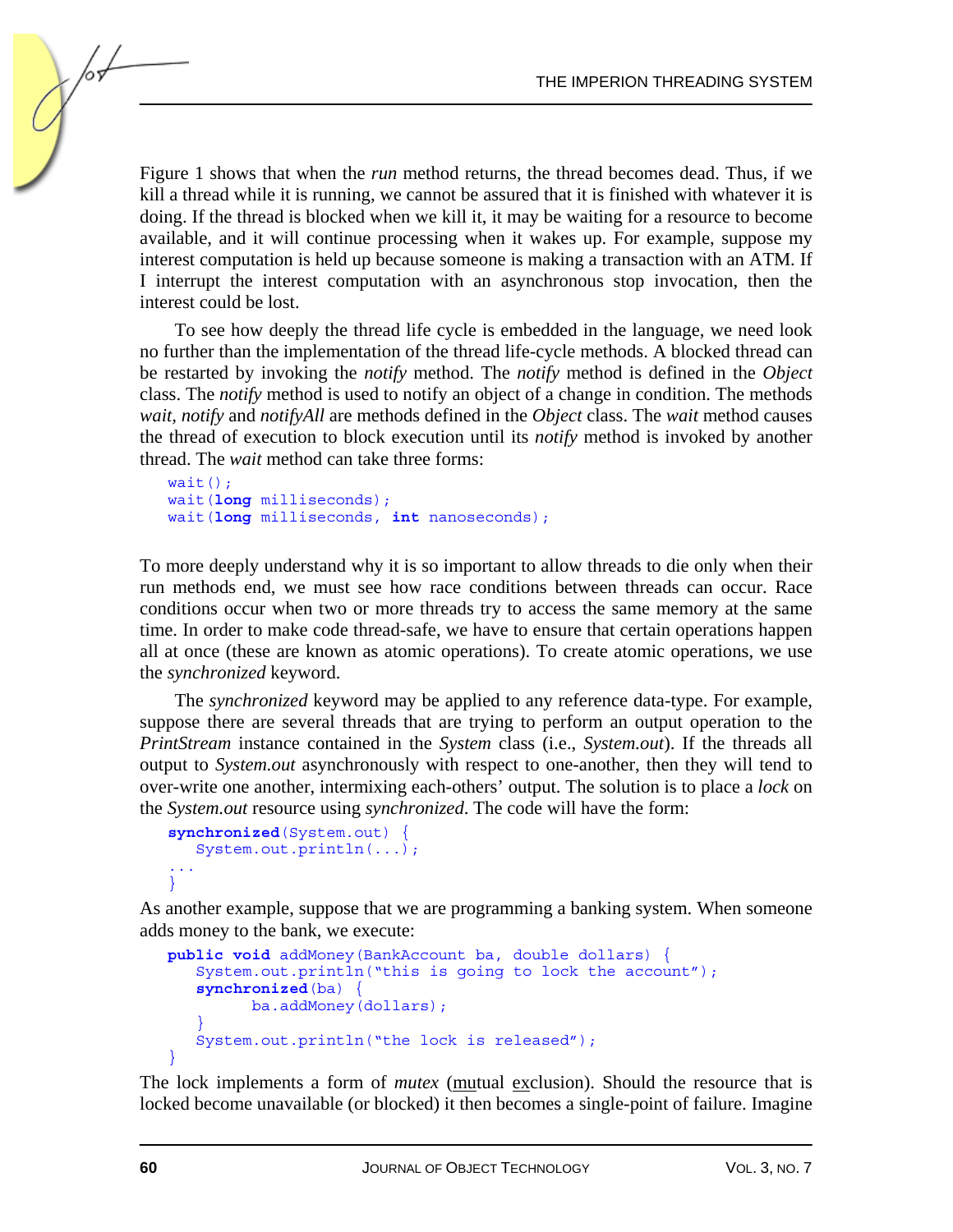if such a single point of failure existed in a mission-critical sub-system (like the communications port between the tail-section and cockpit of an air frame). All threads that depended on the correct operation of the port would become *deadlocked*. The deadlock condition occurs when two or more threads are unable to make progress, due to a dependency on an unavailable resource. This could easily happen if a thread is suspended in the middle of executing on a synchronized resource. If deadlock occurs in a mission critical system, it might result in a mission failure.

To implement atomic execution on a block of code, consider making the entire method *synchronized*. For example:

```
1. class Animation implements Runnable { 
2. public void synchronized run() { 
3. .... 
4. try { 
5. Thread.wait();
6.7. catch (InterruptedException e) { 
8. \cdots<br>9. \}9. } 
10. } 
11. }
```
Line number 5 is used to give other threads a chance to run. During the execution of the *run* method, no other threads may execute.

It is also possible to synchronize on the current instance. For example:

```
synchronized(this) { 
    ..... 
}
```
Synchronizing on the current instance is considered less clear than synchronizing at the method level [Campione and Walrath].

#### 2 IMPERION THREADS

This section presents an approach to running threads by creating a new, more feature-rich and more reliable thread container, called the *RunJob*. A *RunJob* instance contains an instance of a thread. The *RunJob* contains enough information to start and stop the thread, and to have the thread run any number of times, with a given delay between executions. A *RunJob* has an implementation of a run method and so knows how to run itself. Thus making use of the *command design pattern*. The command design pattern places an instance of a command into an instance of another class and calls the *issuer.* For example, a button can have the role of the issuer, holding a reference to an instance of a command.

The *RunJob* uses the façade design pattern since it provides a simpler interface to the *Thread* class. It also uses the decorator design pattern in that it is adding responsibilities to the *Thread* class. Since the *RunJob* makes use of both design patterns, we have named it the *decorator-façade* pattern.

The Imperion *RunJob* has an overloaded constructor. The most general one follows: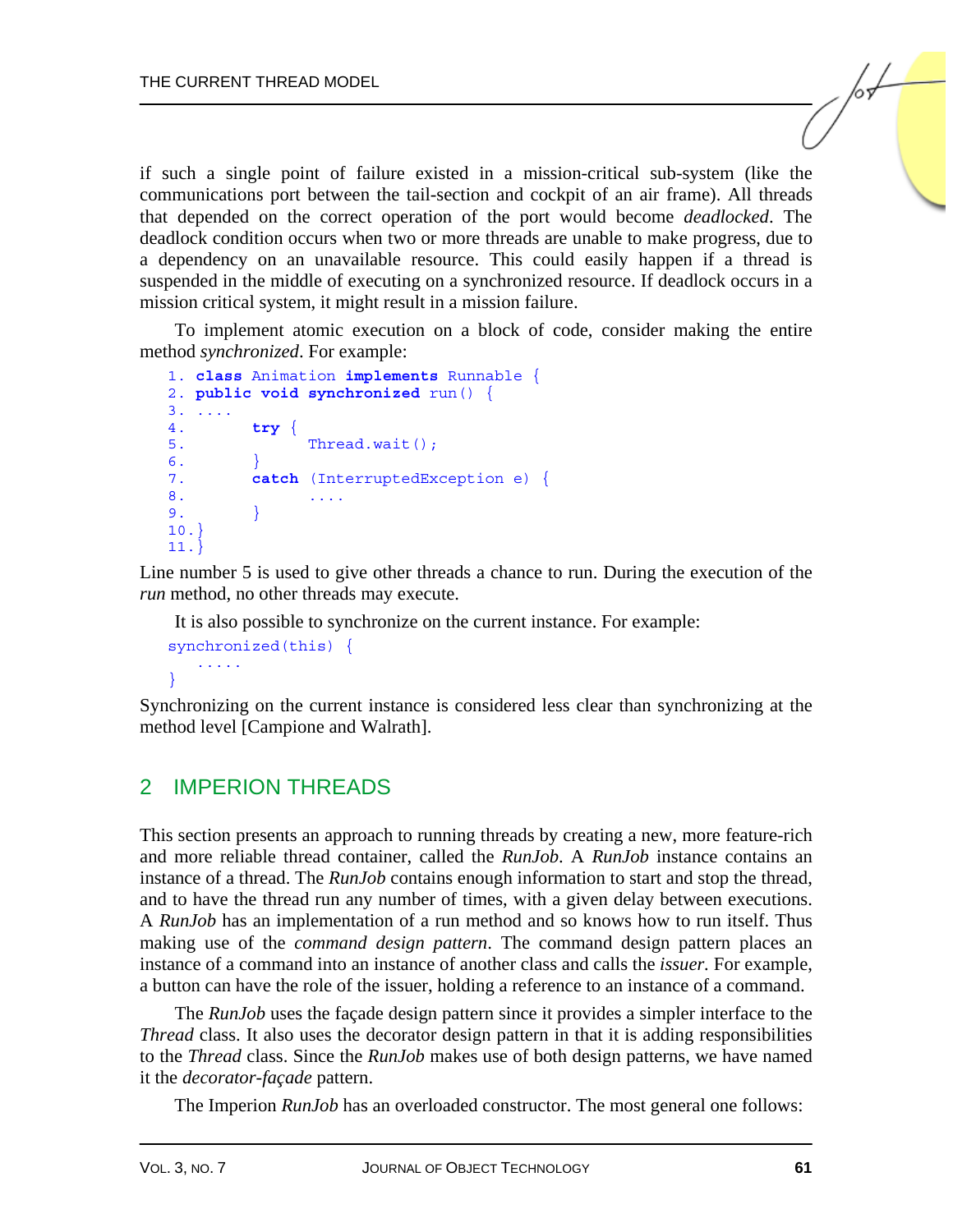public RunJob(double seconds, boolean wait, int count, boolean isDaemon)

An instance of the *RunJob* runs every so many *seconds*. If *wait* is *true* then the *RunJob*  will not start unless the start method is invoked, otherwise the *RunJob* starts right away. If the count is present, then the job only executes *count* times. The *isDaemon* method marks this *RunJob* as either a daemon *RunJob* or a user *RunJob*. The Java Virtual Machine exits when the only *RunJobs* running are all daemon *RunJobs* and all the threads are daemon threads. Stopping the job yields CPU resources to other threads. The *isDaemon* property can only be set at construction time and is immutable during the life of the *RunJob*. This avoids a source of run-time exceptions.

We define the *RunJob* class as one that contains a *CommandThread instance*. It works by implementing the *Runnable* interface in a callback mechanism and invokes the *run* method in the *RunJob* at given intervals. The *run* method is left undefined and this causes the *RunJob* class to be *abstract*. The following example prints the date and time every two seconds:

```
 public static void main(String args[]) { 
         // Anonymous inner class 
         // That uses the command pattern 
         // It also uses decorator-facade pattern 
         new RunJob(2) { 
             public void run() { 
                 System.out.println( 
                          new java.util.Date()); 
 } 
         }; 
     }
```
The following example will wait for the start method to be invoked before starting the *RunJob*. It will then run every 1.5 seconds:

```
RunJob rj = new RunJob(1.5, true) public void run() { 
                 System.out.println( 
                         new java.util.Date()); 
 } 
         }; 
         rj.start();
```
The following example starts the *RunJob* right away, then stops and restarts the job. It will only run 5 times before the job dies, even if the job is restarted. Thus, the *RunJob* instance tracks the number of times it has been run.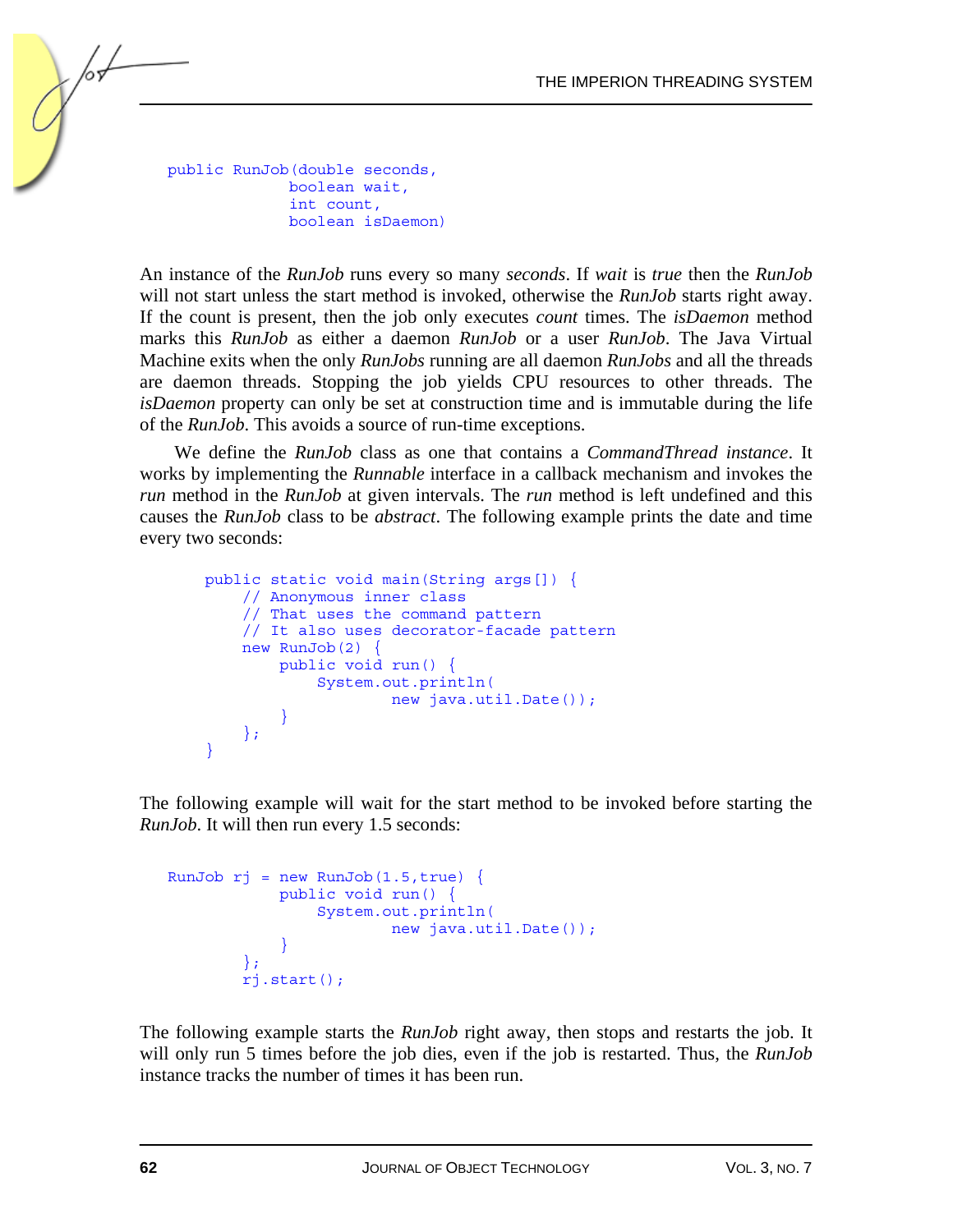```
RunJob rj = new RunJob(1.5, false, 5) {
             public void run() { 
                 System.out.println( 
                         new java.util.Date()); 
 } 
         }; 
         rj.stop(); 
         rj.start(); 
 }
```
The astute reader will notice that anonymous inner classes are used to define the *RunJob*. This is deliberate. Anonymous inner class bodies are generally kept short, to improve readability (and to help to separate the thread logic from the business logic). Also, the anonymous *RunJob* classes promote the isomorphic mapping between instances of the *RunJob* and instances of a thread. Having one instance of a class that implements runnable for each instance of a thread is a well-known strategy for creating threads that have their own instance variable. In comparison, having a single runnable instance passed to multiple threads can allow all the threads to freely manipulate variables in the runnable instances, leading to potential inconsistencies [Sandén 2004].

To better understand the rationale for the Imperion threading system, it is necessary to understand the history of the thread and some of the shortcomings that it has. In the standard method of using a thread a deadlock-prone method for suspending and resuming a thread can easily be implemented with code in the following format:

```
private volatile Thread t; 
private boolean threadSuspended; 
     public void doProcess() { 
          if (threadSuspended) 
              t.resume(); 
          else 
              t.suspend(); // DEADLOCK-PRONE! 
          threadSuspended = !threadSuspended; 
     }
```
Thus, it was typical to suspend and restart threads before the *resume* and *suspend* methods became deprecated. The Sun suggested alternative is to use code of the form:

```
public synchronized void doProcess() { 
         threadSuspended = !threadSuspended; 
         if (!threadSuspended) 
             notify(); 
 }
```
It is up to the programmer to add the following code to the "run loop":

```
 synchronized(this) { 
                  while (threadSuspended) 
                    wait();
 }
```
I take issue with this approach. First, the programmer has to remember to do something (which means that there will be occasions when the programmer forgets to do something). Second, the rationale may be clear to the author of the code, but not to the maintainer of the code (who may remove the synchronized invocation and find that no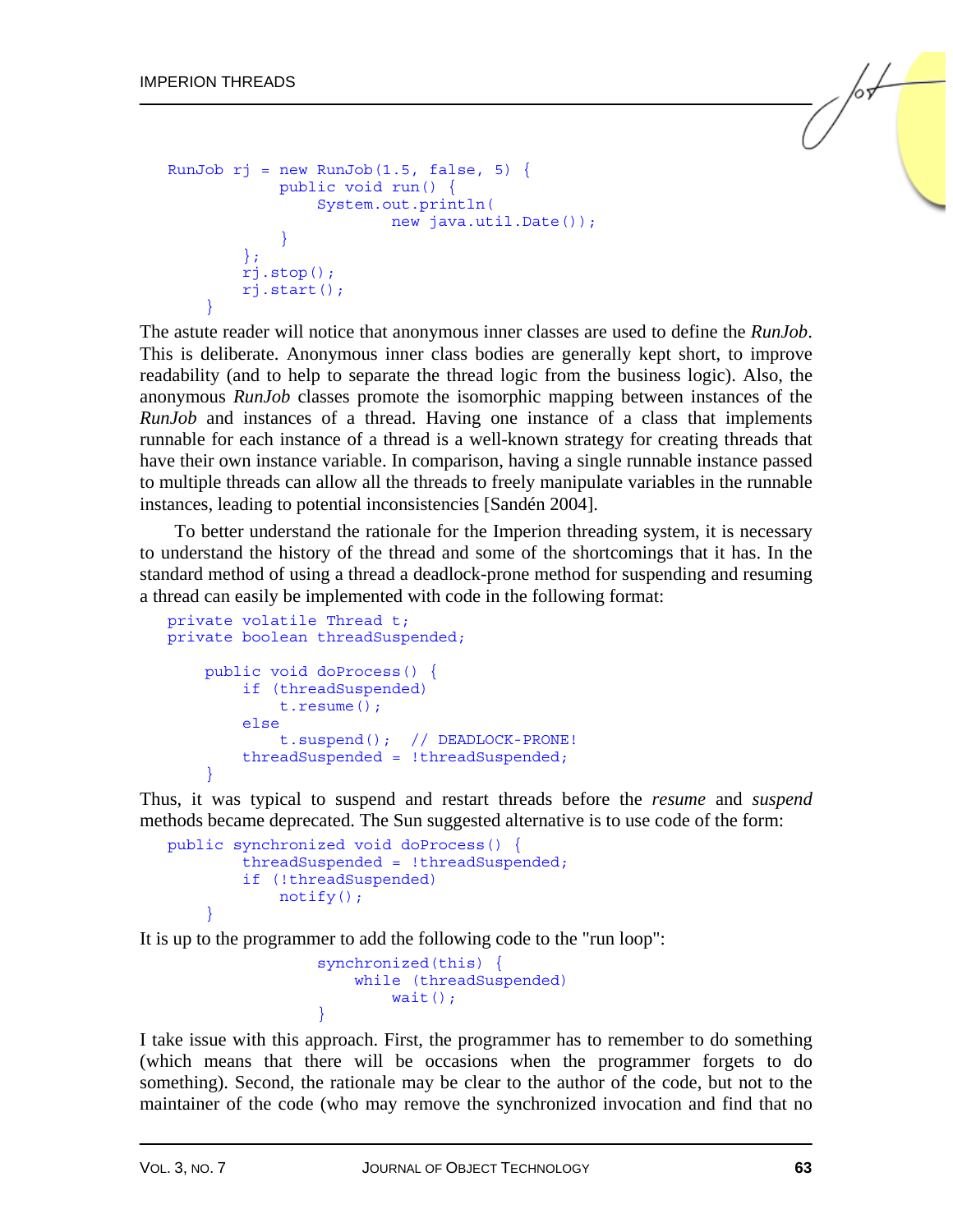harm was done, *this time*). Finally, there is an additional cost of synchronization that is imposed by such an implementation. The synchronization is required in order to avoid race conditions.

The *RunJob,* as implemented in Imperion, treats a *stop* invocation as non-urgent. The containing thread is always allowed to finish its present command before a flag is checked and the thread stops, leaving instances in known states. Further, the start method makes a new thread instance, reusing the old implementation for the thread command, but resetting the state to the old state (i.e., it tracks the number of times the old thread was run, stores its priority, name, daemon property, etc). As a result we are encumbered with the overhead of making a new instance and setting it to the old thread member variable. This trades the overhead of synchronization for the overhead of creating a new thread. The question of which takes longer really depends on how much work is being done in the synchronized method. The overhead for making a new instance of a thread should at least be a fixed one.

#### 3 WHAT'S THE ASSOCIATION BETWEEN THE *RUNJOB* AND THE *THREAD*?

There is a composition association between the *RunJob* and the *Thread* classes. That is, the *RunJob* uses a *Thread* to run the contained command.

Using the *Facade* design pattern we are able to map several common components to take advantage of the *Runnable* interface, as shown in Figure 1.





At the heart of the *RunJob* is the inner*CommandThread* class that invokes the call-back *run* method in the *Job* class: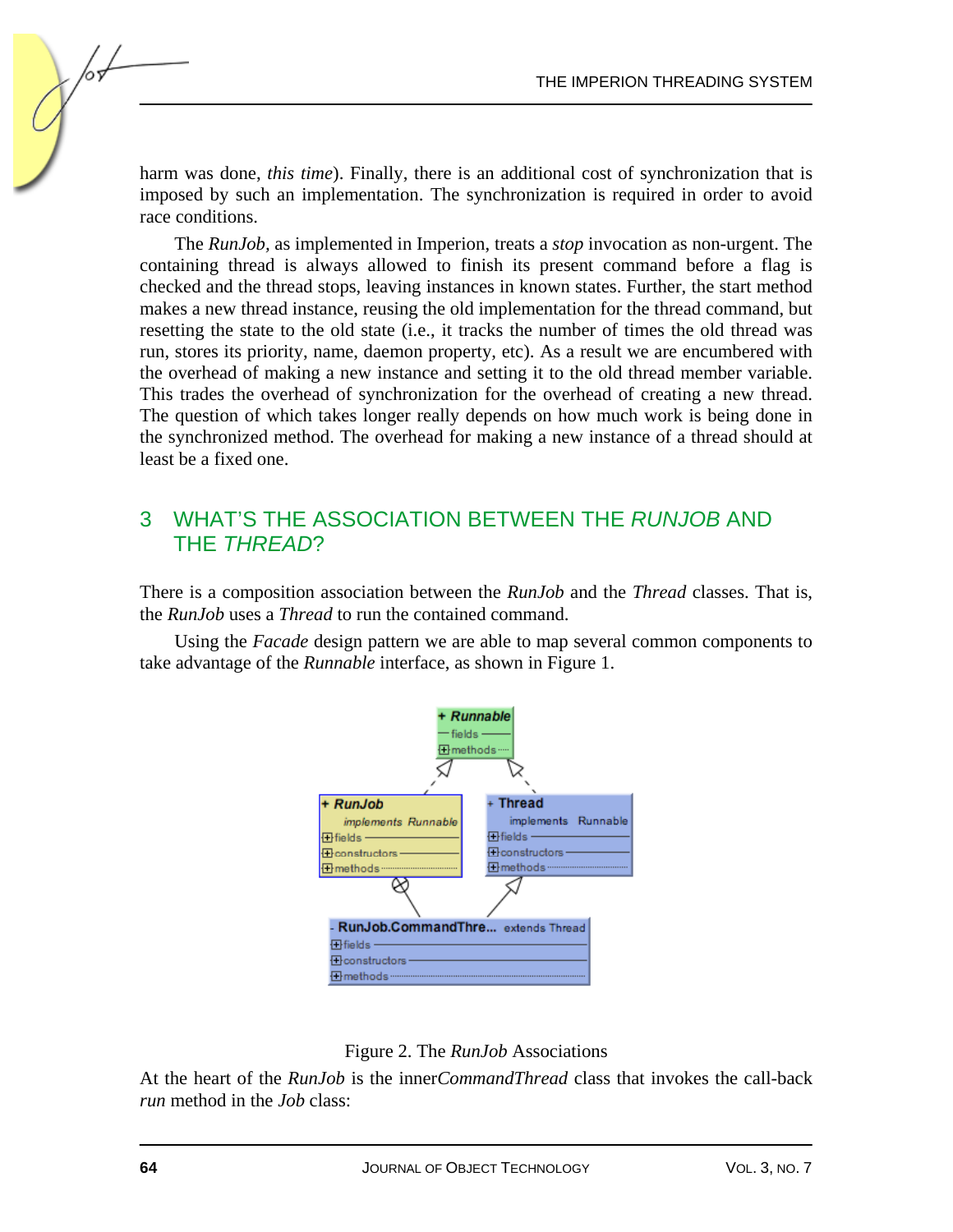```
private class CommandThread extends Thread { 
         RunJob job = null; 
         CommandThread(RunJob job) { 
             this.job = job; 
 } 
         private boolean isCountDone() { 
             if (count == Integer.MIN_VALUE) 
                return false; 
             return numberOfTimesRun > count; 
 } 
         public void run() { 
             while (cowsComeHome) { 
                 numberOfTimesRun++; 
                 if (isCountDone()) return; 
                 job.run(); 
                 try { 
                     Thread.sleep(ms); 
                 } catch (InterruptedException e) { 
 } 
 } 
         } 
 }
```
Invoking a *wait* (or *sleep*) method inside of a synchronized block is likely to result in a deadlock that can come from holding the lock for an indefinite period of time on some resource. The synchronized blocks of an Imperion thread will always be inside of the primary iteration block, whose end task is to run a non-synchronized sleep. This should help to avoid some deadlocks.

## 4 WHY USE COMPOSITION RATHER THAN EXTENSION?

Several of the methods in the *Thread* class can throw exceptions if they are misused. Overriding these methods is not an option, as several are declared as *final*. Further, the *RunJob* adds new responsibilities that the *Thread* class was never designed for (i.e., being restartable, being able to track the number of times the *run* method is invoked, etc.).

More insidious is the need to materially alter the interface of the *Thread* class in order to hide some of the methods. It is a syntax error for a sub-class to make the visibility of shadowed methods more restrictive. Finally, there is no good way to undeprecate a method, like the *stop* method in the Thread class, except by re-implementing it in the containing class.

Threading logic is often added on an as-needed basis. In fact, the *RunJob* is really just a collection of handy thread features that enable the command and control of a thread. Is adding another class for wrappering a thread invocation really needed?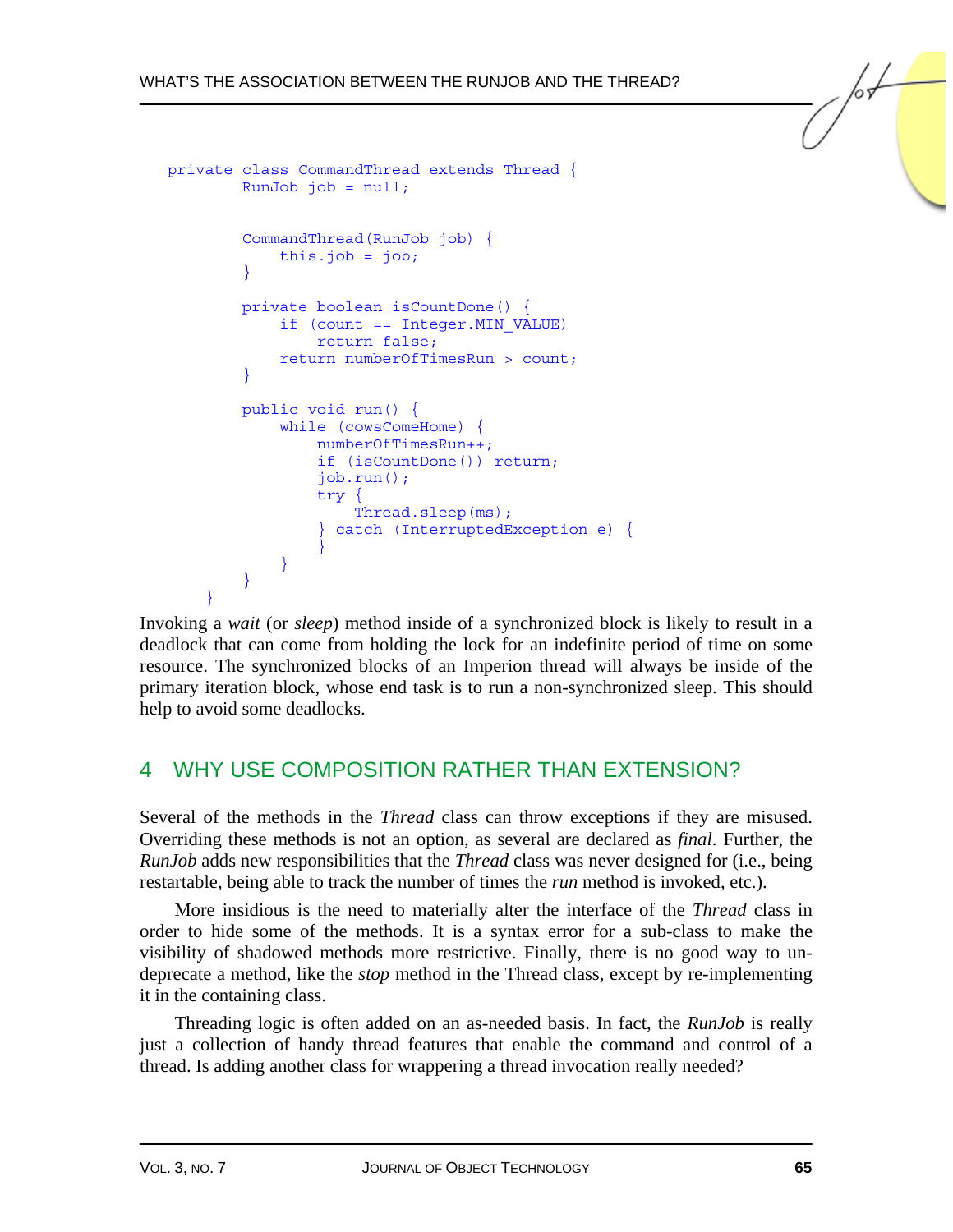In my view there are compelling reasons to hide the complexity of thread logic needed to stop and start threads while maintaining some semblance of state, and to make the thread logic as easy as possible for the programmer to maintain. For instance, the following *RunColorButton* class automatically changes its background color in order to alert the user of its importance:

```
public abstract class RunColorButton 
         extends RunButton { 
    private RunJob j = new RunJob(1, true) {
         public void run() { 
             setBackground( 
                     MathUtils.qetRandomColor());
 } 
     }; 
     public RunColorButton(String s) { 
         super(s); 
         j.start(); 
 } 
     private boolean running = true; 
     public void toggle() { 
         if (running){ 
             running = false; 
             stop(); 
             return; 
 } 
        running = true;
         start(); 
 } 
     public void stop() { 
         j.stop(); 
 } 
     public void start() { 
         j.start(); 
 } 
}
```
The above code automatically handles the starting and stopping of the background color change, by reusing the logic in the *RunJob* class. If this complexity were not hidden from view, the code would more than double in size. Even worse, it would contain code that was practically duplicated in other classes.



Figure 3 The flashing color panel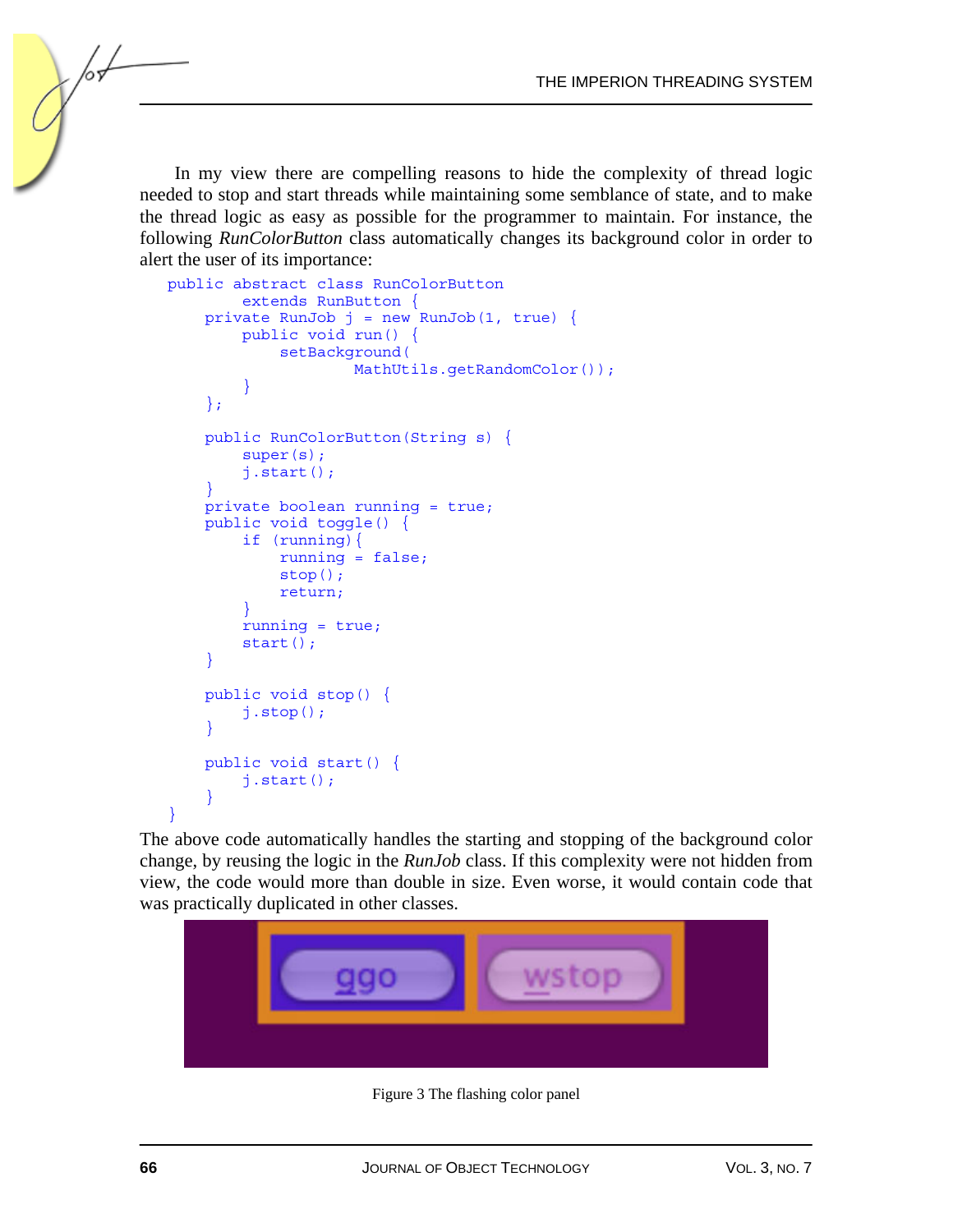The code for implementing the color panel follows:

```
public class ColorPanel extends JPanel { 
     public static void main(String args[]) { 
         class ColorFrame extends ClosableJFrame { 
             ColorFrame() { 
                 super("Colors!"); 
                 Container c = getContentPane(); 
                 c.setLayout(new FlowLayout()); 
                 c.add(new ColorPanel()); 
                 setSize(200, 200); 
                show();
 } 
 } 
         new ColorFrame(); 
     } 
    RunJob job = new RunJob(1, true) public void run() { 
             Color randomColor = MathUtils.getRandomColor(); 
            setBackground(randomColor);
            setForeground(randomColor);
 } 
     }; 
     ColorPanel() { 
        super();
        setLayout (new FlowLayout () ) ;
         add(new RunColorButton("[ggo") { 
             public void run() { 
                 job.start(); 
                 toggle(); 
 } 
         }); 
         add(new RunColorButton("[wstop") { 
             public void run() { 
                 job.stop(); 
                 toggle(); 
 } 
         }); 
     }
```
The color panel shows that the buttons not only stop and start their own colors from changing, but that of the containing panel as well. The *RunJob* simplifies the use of threading and its ease of use actually encourages the use of threading.

 $\mathfrak{g}$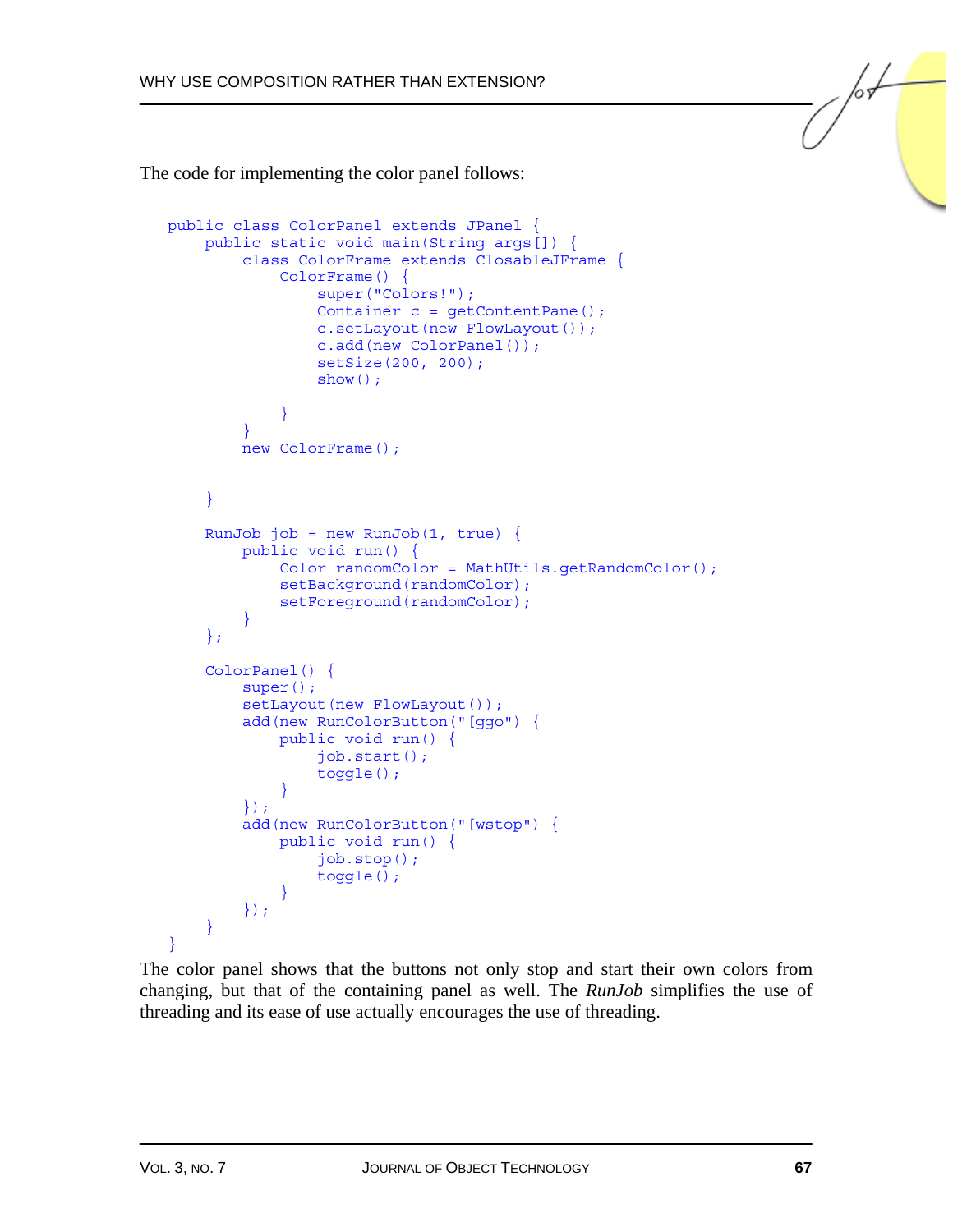#### 5 CONCLUSION

for-

The use of the command and facade design patterns to simplify thread usage is not new [Lyon 2004]. However, the combination of the facade and command patterns, along with the goals of improved reliability and ease of use are new. The danger of run-time exceptions is greatly reduced with the Imperion threading system. This is due, in part, to the guarding of the input. For example, it causes a run-time exception to alter the daemon parameter after starting a thread. As a result, the daemon parameter can only be set in the constructor of a *RunJob*, thus eliminating a source of a run-time exception. Also guarded is the input to the priority setting method. *RunJob* thread properties can fall out of sync with one another if the security manager blocks the setting of a property.

A grouping of a thread logic framework into the *RunJob* factory methods improves maintainability and readability. The use of the anonymous inner classes promotes short method bodies (since people don't generally like to see long anonymous inner classes). The short method bodies, in turn, promote method forwarding to business logic (improving code reuse and promoting the separation of thread code and business logic).

One of the drawbacks of the Imperion system is that the *RunJob*s map their actions to only a single listener (themselves). This would seem, on the surface, to be a big limitation. For example, what if many instances are interested in the thread's execution? I suggest that if this occurs, a new class is needed with a new responsibility that involves the observer-observable design pattern.

Having instances listen to their own event is an easy limitation to live with. In fact, I contend that this is preferable, as it limits inter-object associations, which is, in my view, a primary metric of object-oriented complexity.

The Imperion project is an open-source project freely available at [http://www.docjava.com.](http://www.docjava.com) 

#### REFERENCES

- [Camp1996] Campione and Walrath, *The Java Tutorial*, Addison Wesley, 1996.
- [Lyon 1997] Douglas A. Lyon and H. Rao, *Java Digital Signal Processing,* M&T Press, 1997. Available fro[m http://www.docjava.com.](http://www.docjava.com)
- [Lyon 2004] Douglas A. Lyon, *Java for Programmers*, Prentice Hall, 2004. Available fro[m http://www.docjava.com.](http://www.docjava.com)
- [Lyon 2004b] Douglas A. Lyon, "Project Imperion: New Semantics, Facade and Command Design Patterns for Swing", in *Journal of Object Technology*, Publication Pending.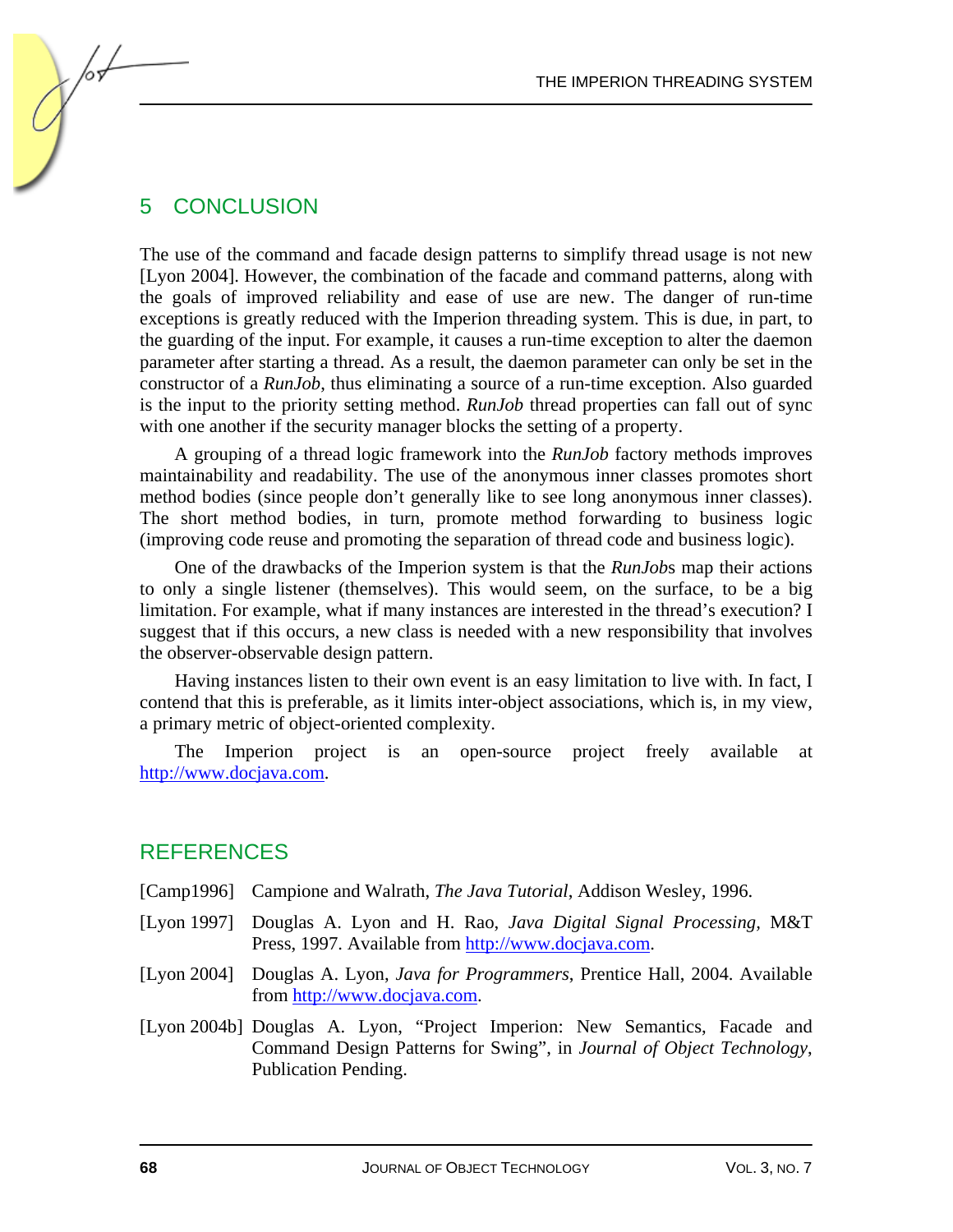[Sand 2004] Bo Sandén, "Coping with Java Threads", in *IEEE Computer*, April 2004, V. 37, N. 4, pp. 20-27

#### **About the author**



After receiving his Ph.D. from Rensselaer Polytechnic Institute, **Dr. Lyon** worked at AT&T Bell Laboratories. He has also worked for the Jet Propulsion Laboratory at the California Institute of Technology. He is currently the Chairman of the Computer Engineering Department at Fairfield University, a senior member of the IEEE and President of DocJava, Inc., a consulting firm in Connecticut. E-mail Dr. Lyon at

[Lyon@DocJava.com. H](mailto:lyon@docjava.com)is website i[s http://www.DocJava.com.](http://www.docjava.com) 

/or